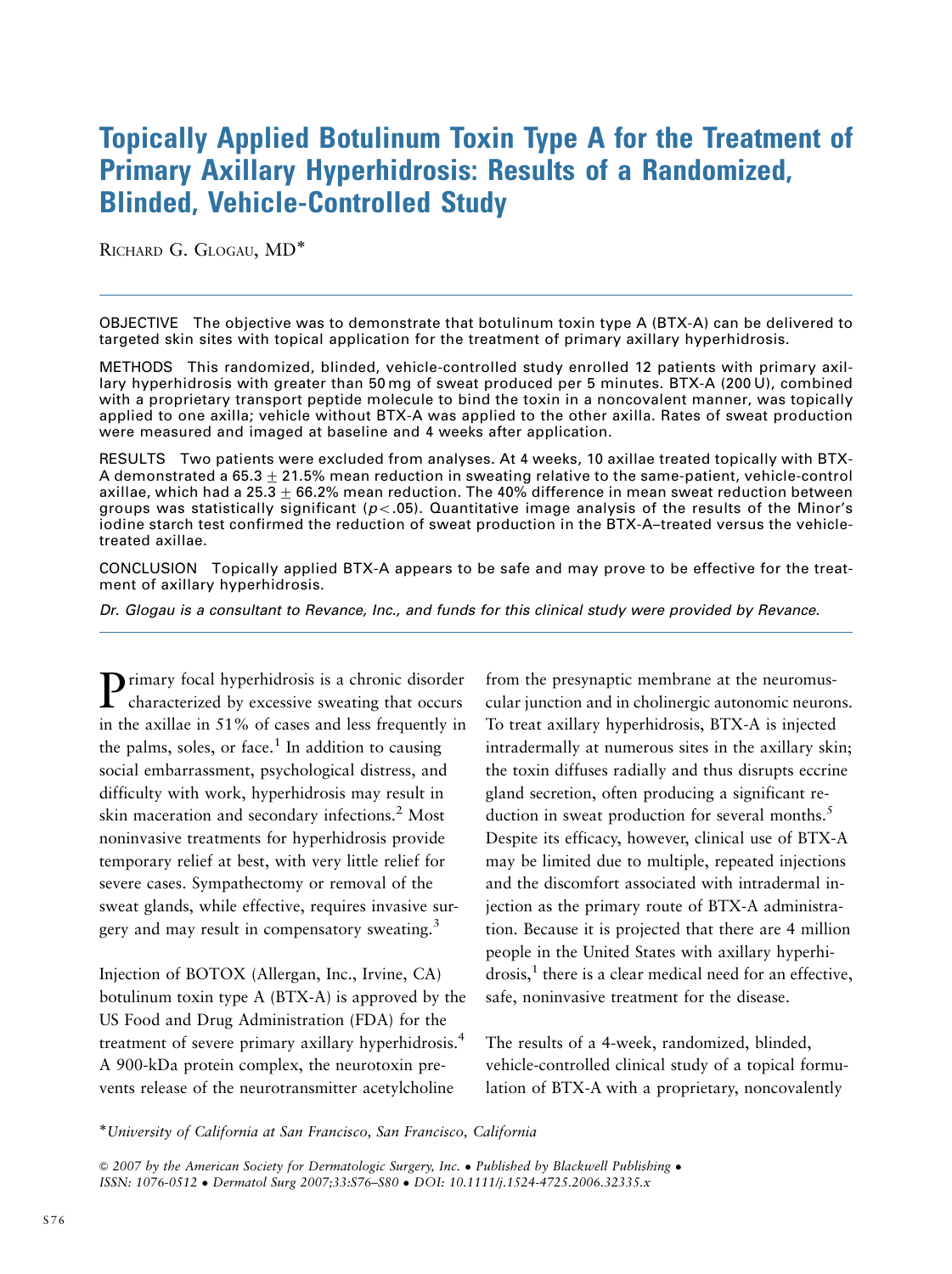bound, transport peptide backbone (Essentia Biosystems, Inc., now Revance Therapeutics, Inc., Mountain View, CA) for the treatment of bilateral primary axillary hyperhidrosis are presented.

## **Methods**

# **Patient Recruitment**

The study was a single-center, blinded, randomized, vehicle-controlled, within-patient comparison trial, approved by an independent ethics committee. Informed consent was obtained from all subjects and the study protocol conformed to the guidelines of the 1975 Declaration of Helsinki. Adult patients  $(>18$ years of age) with a gravimetric measurement of sweat production of at least 50 mg over 5 minutes while at rest at room temperature could be enrolled. Key exclusion criteria included botulinum toxin injection within the 6 months prior to the day of screening, more than 25% asymmetrical sweating between the two axilla (by gravimetric assessment), and concurrent medication (or within 30 days prior to enrollment) with any anticholinergic, aminoglycoside, or calcium channel blocker medications. Patients with a medical history or physical examination suggestive of possible concurrent myasthenia gravis and hyperthyroidism were excluded. Forty patients with bilateral primary axillary hyperhidrosis were screened for inclusion, and 12 patients were enrolled in the study.

# **Study Design**

All patients underwent a prescreening evaluation consisting of clinical assessment, objective quantification of sweat production via gravimetric measurement, Minor's iodine starch test,<sup>6</sup> and photography. Participants were requested to shave both axillae 2 days prior to clinical assessments and not to use any antiperspirants during the course of the study. Each patient served as his or her own control with random and blinded assignment of each axilla to a treatment group. BTX-A (200 U) was first combined with a proprietary transport peptide molecule to bind the toxin in a noncovalent manner.

BTX-A in this formulation was topically applied to one axilla; an identical formulation (vehicle) without BTX-A was applied as to the other axilla. There was no visual difference between the two formulations.

#### **Drug Application**

BTX-A (200 U; BOTOX, Allergan, Inc.) was dissolved in 1.5 mL of 0.9% sterile, preservative-free saline and mixed by inversion with transport peptide. The solution was mixed uniformly in the same volume of Cetaphil cream (Galderma, Fort Worth, TX) using a metal spatula. The mixture was then massaged (while wearing nitrile gloves) into the skin of the hyperhidrotic area, defined as 1 cm beyond the hair-bearing skin, for 1 minute. The treatment formulations remained on the skin for 60 minutes, with the patient's arms in a resting position along the side of the body. The vehicle contained 1.5 mL of 0.9% sterile preservative-free saline with transport peptide and was mixed and applied in an identical manner.

# **Efficacy Measures**

The primary efficacy measure in this study was the sweat production. Sweat production was measured gravimetrically before treatment and at every subsequent visit. Measurements were made after the patient had rested for 15 minute at a room temperature of 70 to 75 $\degree$ F. Briefly, 90-mm filter paper (Whatman, Middlesex, UK) was weighed on a highprecision laboratory scale (Sartorius AG, Goettingen, Germany; accuracy,  $+ 0.1$  mg), placed in the precleaned and dried axillae for 5 minutes, and then weighed again. The sweat production was then calculated in milligrams per 5 minutes. Minor's iodine starch test was also performed at each clinical visit.

#### **Statistical Analysis**

Statistical analyses were performed with Analyze-it software (Analyze-it Software Ltd., Leeds, England). A total of 12 patients were enrolled, including 2 patients who had not met the exclusion criteria of  $>$  25% asymmetry at baseline ( $p$ <.05 by Wilcoxon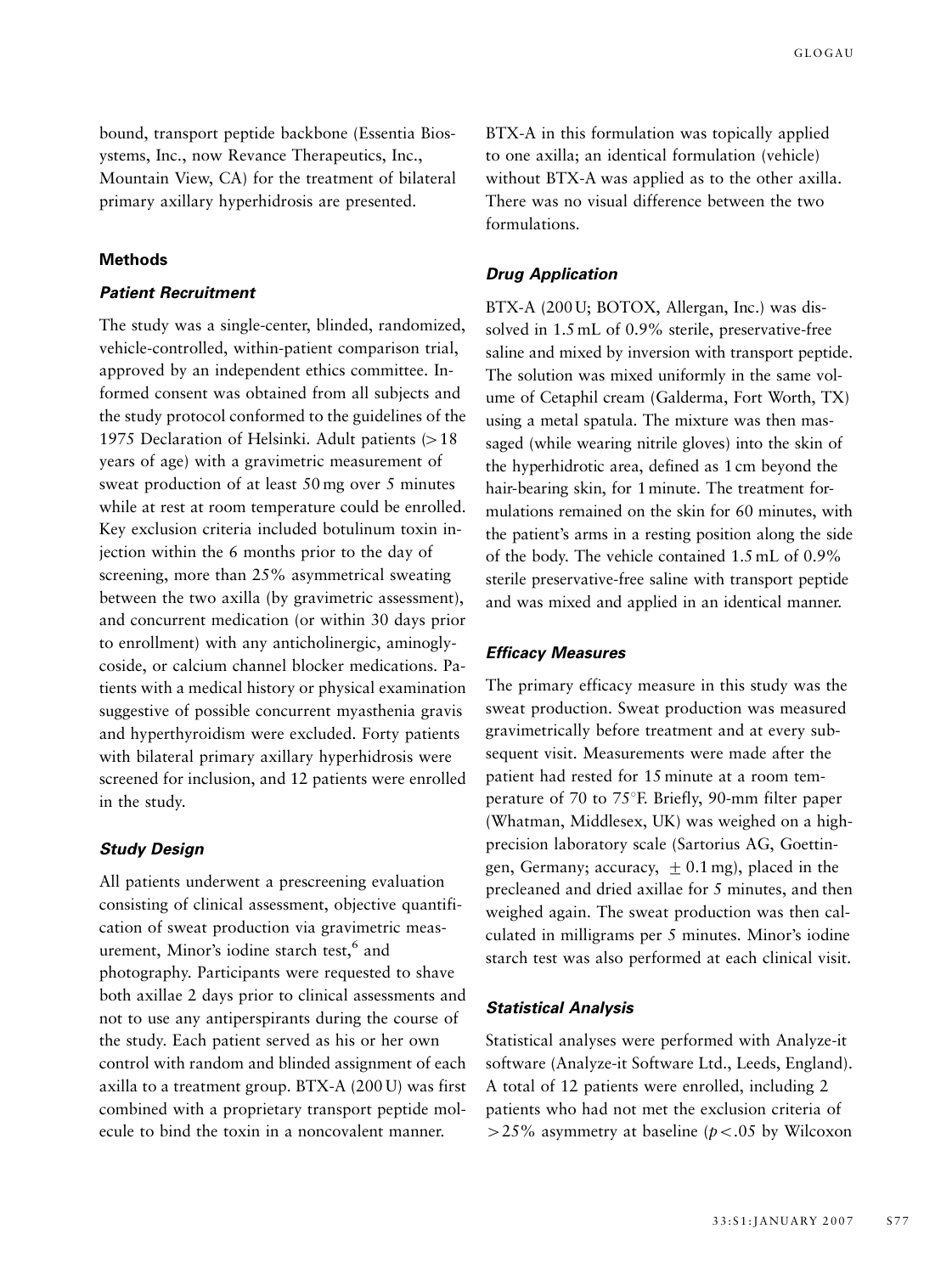ranked sums); thus results for the remaining 10 patients are presented. The relative reduction in sweating was computed as the percentage difference between the pretreatment (baseline) and posttreatment (Week 4) rates of sweat production. The mean values for the 10 patients were then evaluated statistically as ratios either to baseline or to control; p values were calculated using the Wilcoxon signed rank sum test.

#### **Results**

# **Participants**

A total of 12 patients with bilateral primary axillary hyperhidrosis were randomized to receive 200 U of BTX-A combined with a proprietary transport peptide molecule applied topically to one axilla; an identical formulation (vehicle) without BTX-A was applied as to the other axilla. There were 6 men and 6 women enrolled, with a mean age of 35 years. At baseline, the mean sweat production for the axillae to be treated with BTX-A was 89.8 mg per 5 minutes, and for the axillae to be treated with vehicle it was 96.8 mg. All patients completed the treatment (baseline) and posttreatment (Week 4) visits. The data of 2 patients were excluded from analyses due to  $>25\%$ asymmetry of axillary sweating at baseline.

#### **Efficacy**

Topically applied BTX-A quantitatively reduced sweating compared with vehicle. The change in sweat production was measured gravimetrically. Sweat production at 4 weeks was compared to baseline for the same axilla (Figure 1). The ratio of mean sweat production  $(+SE)$  of the BTX-A–treated axillae relative to baseline was  $0.35 + 0.22$ , whereas that of the vehicle-treated axillae relative to baseline was  $0.75 \pm 0.66$ . By this analysis, topical BTX-A reduced mean sweat production by  $65.3 \pm 21.5$ %, whereas mean sweat production for the control axillae decreased by  $25.3 + 66.2\%$ . The decrease in sweat production by the BTX-A–treated axillae compared to the placebo–control axillae was statistically significant  $(p < .05)$ .



**Figure 1**. Axillary sweat production 4 weeks after treatment with 200 U topically applied BTX-A or vehicle. Ratios are expressed as gravimetrically measured mean sweat production  $(±$  SE) at Week 4 relative to baseline (before treatment). Topical delivery of BTX-A yielded a statistically significant reduction of  $65.3 \pm 21.5$ % compared to the vehicle-treated reduction of  $25.3\pm66.2\%$  (n = 10, p < .05).

In an additional analysis, the ratio of mean sweat production for the treated axillae relative to the vehicle-treated axillae was calculated at baseline and 4 weeks after treatment (Figure 2). The BTX-A/ vehicle ratio changed from 1.3 at baseline to 0.8 at 4 weeks after treatment. Thus, after 4 weeks, topical BTX-A resulted in a statistically significant mean reduction in gravimetrically measured sweat production relative to the vehicle-treated axillae  $(p<.05)$ . The results of the Minor's iodine starch test demonstrated sweat reduction patterns consistent with the gravimetry results (representative results, Figure 3).

## **Safety**

Very few local adverse events were reported, and none of them was considered to be related to the BTX-A treatment. No systemic adverse events were reported. All local adverse events  $(n = 4)$  reported through Week 4 occurred in the vehicle-treated axillae and included mild folliculitis or razor bumps, tenderness, erythema, and eczema (2 cm inferior to the axilla on the lateral trunk).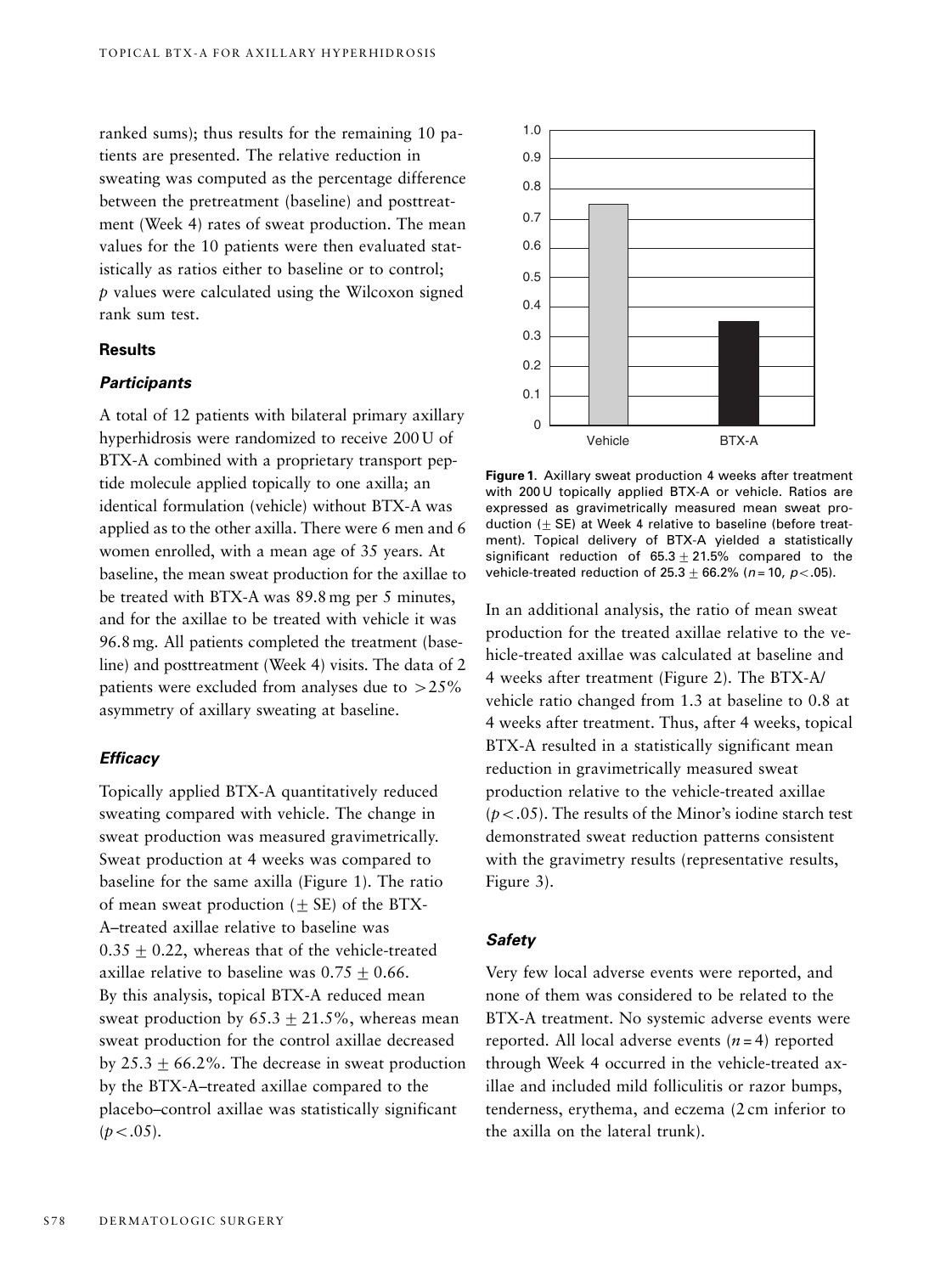

**Figure 2**. Ratio of mean sweat production in BTX-A–treated and vehicle-treated axillae. The ratio  $(\pm S\mathsf{E})$  changed from 1.3  $\pm$  0.12 at baseline to 0.8  $\pm$  0.11 at 4 weeks after treatment  $(n = 10; p < .05)$ .

#### **Discussion**

BTX-A (BOTOX) injection is FDA approved for the treatment of severe primary axillary hyperhidrosis. The treatment is effective in the vast majority (81%– 91%) of affected patients, with a duration of approximately 6 to 7 months. The treatment requires

multiple injections in each axilla, however, which many patients find objectionable, especially because primary axillary hyperhidrosis is a chronic condition that requires repeated treatments with BTX-A.

To address the need for painless BTX-A delivery, this clinical trial was designed to investigate a topical formulation of BTX-A with a novel, proprietary transport peptide to deliver BTX-A through the skin. Owing to the molecule's large size, BTX-A has long been considered highly resistant to transdermal delivery, thus necessitating injection. The study objectives were to demonstrate that BTX-A is delivered to targeted skin sites and to evaluate the safety and effectiveness of this painless, topical application of BTX-A for the treatment of primary axillary hyperhidrosis. In this formulation, the neurotoxin is noncovalently coupled with a proprietary transport peptide that has also been demonstrated to successfully transport insulin and other macromolecules across intact skin (Revance Therapeutics, Inc., personal communication).

This clinical study demonstrates that topical BTX-A with a transport peptide reduced the mean gravi-



**Figure 3**. Minor's iodine starch test on control (A, C) and topically BTX-A–treated (B, D) axillae from a single patient at baseline (top row) and Week 4 (bottom row).